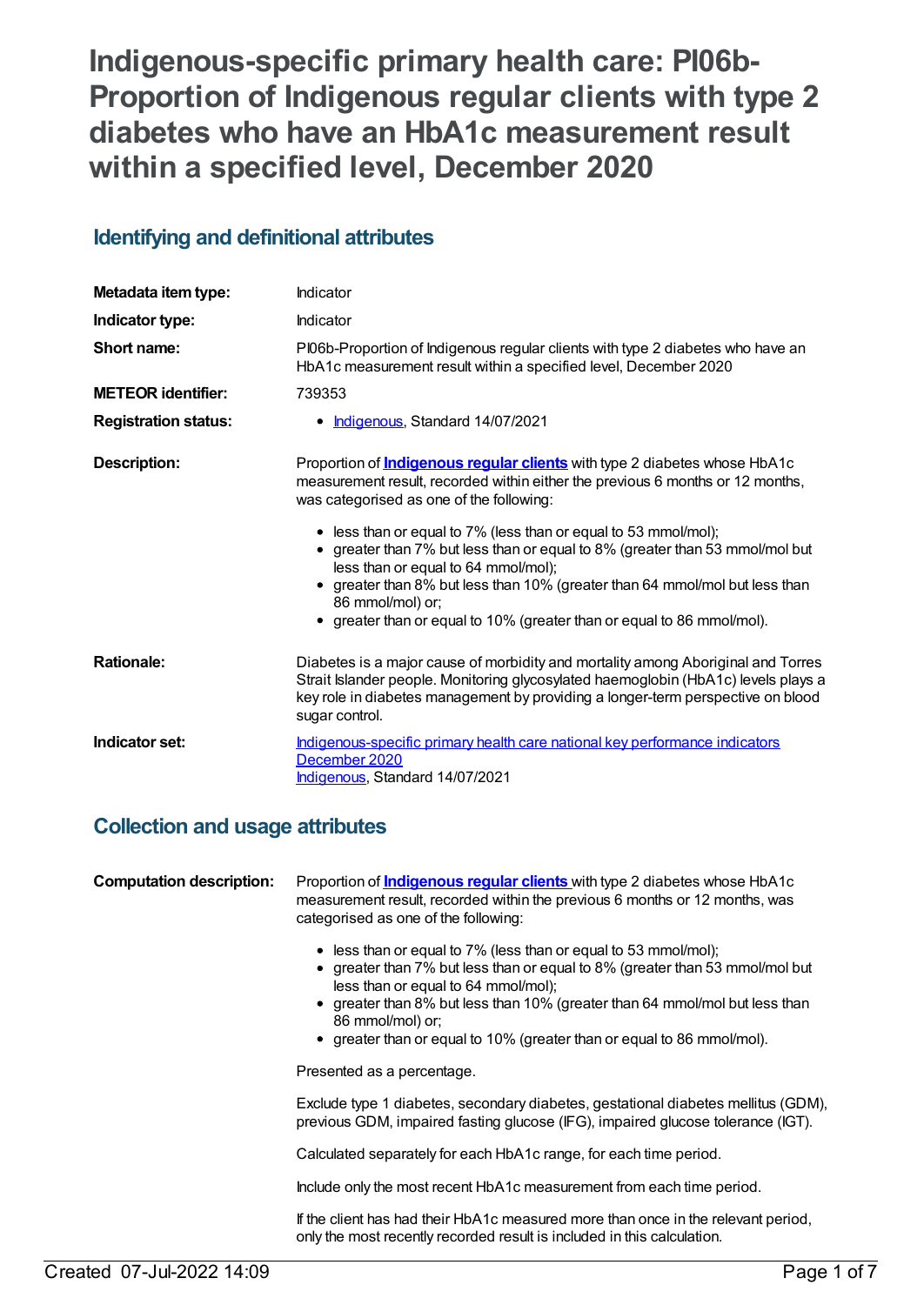**Computation:** (Numerator ÷ Denominator) x 100

**Numerator:** Calculation A: Number of Indigenous regular clients with type 2 diabetes whose HbA1c measurement result, recorded within the previous 6 months, was less than or equal to 7% (less than or equal to 53 mmol/mol).

> Calculation B: Number of Indigenous regular clients with type 2 diabetes whose HbA1c measurement result, recorded within the previous 6 months, was greater than 7% but less than or equal to 8% (greater than 53 mmol/mol but less than or equal to 64 mmol/mol).

Calculation C: Number of Indigenous regular clients with type 2 diabetes whose HbA1c measurement result, recorded within the previous 6 months, was greater than 8% but less than 10% (greater than 64 mmol/mol but less than 86 mmol/mol).

Calculation D: Number of Indigenous regular clients with type 2 diabetes whose HbA1c measurement result, recorded within the previous 6 months, was greater than or equal to 10% (greater than or equal to 86 mmol/mol).

Calculation E: Number of Indigenous regular clients with type 2 diabetes whose HbA1c measurement result, recorded within the previous 12 months, was less than or equal to 7% (less than or equal to 53 mmol/mol).

Calculation F: Number of Indigenous regular clients with type 2 diabetes whose HbA1c measurement result, recorded within the previous 12 months, was greater than 7% but less than or equal to 8% (greater than 53 mmol/mol but less than or equal to 64 mmol/mol).

CalculationG: Number of Indigenous regular clients with type 2 diabetes whose HbA1c measurement result, recorded within the previous 12 months, was greater than 8% but less than 10% (greater than 64 mmol/mol but less than 86 mmol/mol).

Calculation H: Number of Indigenous regular clients with type 2 diabetes whose HbA1c measurement result, recorded within the previous 12 months, was greater than or equal to 10% (greater than or equal to 86 mmol/mol).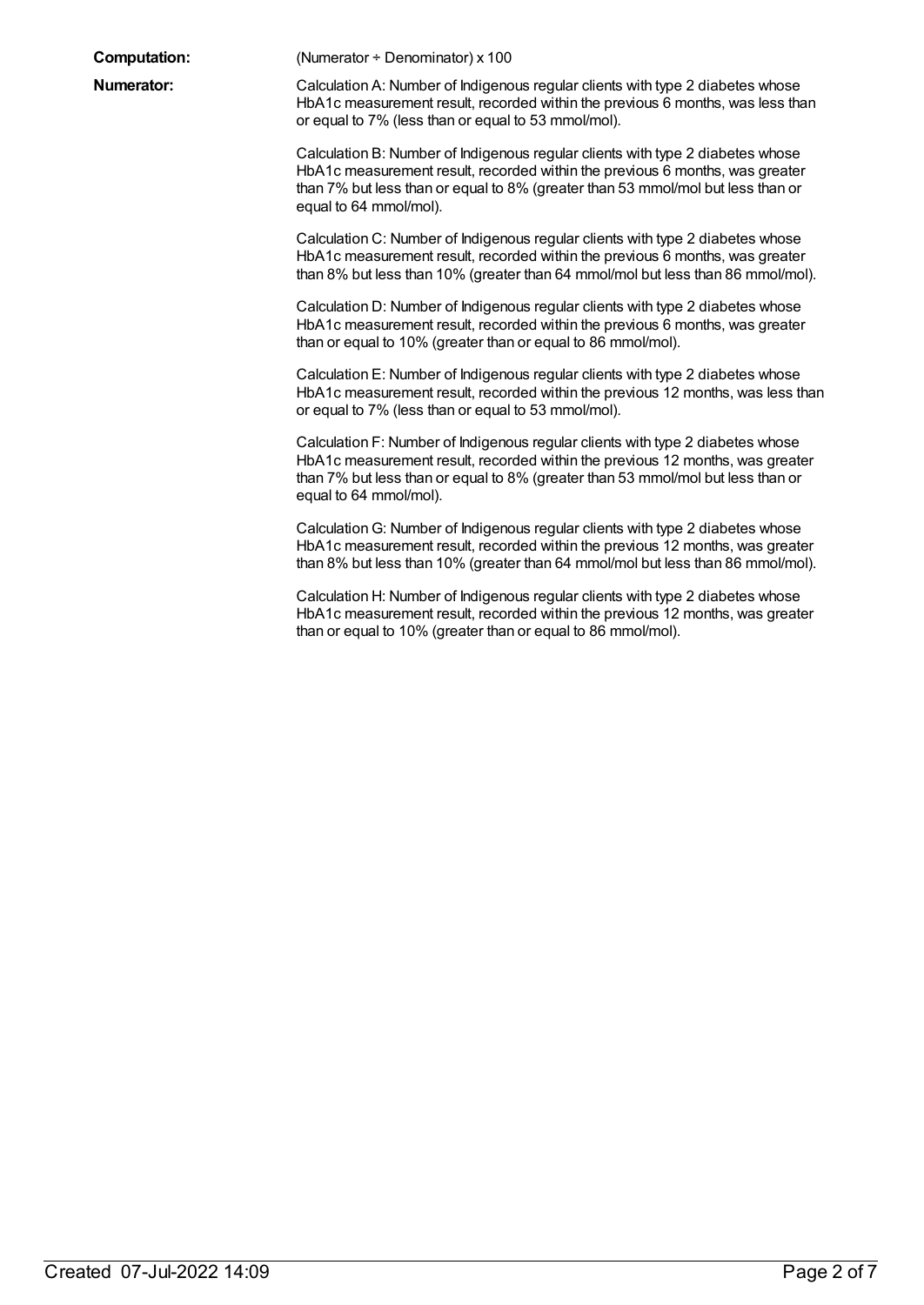#### [Person—diabetes](https://meteor.aihw.gov.au/content/270194) mellitus status, code NN

## **Data Source**

[Indigenous-specific](https://meteor.aihw.gov.au/content/737914) primary health care national Key Performance Indicators (nKPI) data collection

#### **NMDS / DSS**

[Indigenous-specific](https://meteor.aihw.gov.au/content/738532) primary health care NBEDS December 2020

#### **Guide for use**

Type 2 diabetes only.

## **Data Element / Data Set**

[Person—glycosylated](https://meteor.aihw.gov.au/content/589601) haemoglobin level, code N

#### **Data Source**

[Indigenous-specific](https://meteor.aihw.gov.au/content/737914) primary health care national Key Performance Indicators (nKPI) data collection

#### **NMDS / DSS**

[Indigenous-specific](https://meteor.aihw.gov.au/content/738532) primary health care NBEDS December 2020

#### **Guide for use**

Response to this is conditional on responding 'yes' to having had an HbA1c measurement result recorded within the previous 6 or 12 months.

## **Data Element / Data Set**

#### [Person—Indigenous](https://meteor.aihw.gov.au/content/602543) status, code N

#### **Data Source**

[Indigenous-specific](https://meteor.aihw.gov.au/content/737914) primary health care national Key Performance Indicators (nKPI) data collection

#### **NMDS / DSS**

[Indigenous-specific](https://meteor.aihw.gov.au/content/738532) primary health care NBEDS December 2020

#### **Guide for use**

Indigenous only.

# **Data Element / Data Set**

#### Person-regular client indicator, yes/no code N

#### **Data Source**

[Indigenous-specific](https://meteor.aihw.gov.au/content/737914) primary health care national Key Performance Indicators (nKPI) data collection

## **NMDS / DSS**

[Indigenous-specific](https://meteor.aihw.gov.au/content/738532) primary health care NBEDS December 2020

## **Guide for use**

Regular client only.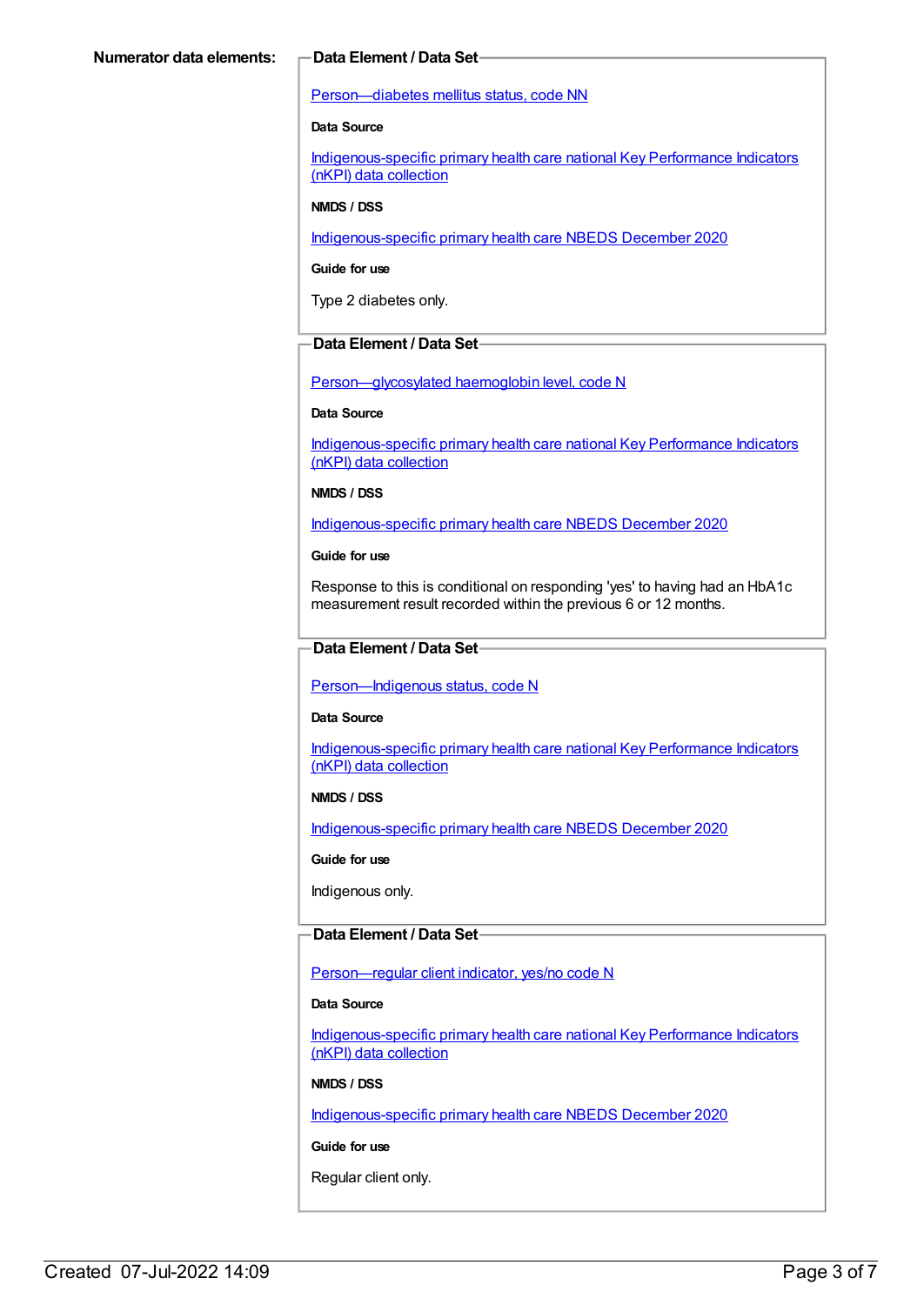**Denominator:** Calculation A, B, C, D: Total number of Indigenous regular clients with type 2 diabetes who had an HbA1c measurement result recorded within the previous 6 months.

> Calculation E, F, G, H: Total number of Indigenous regular clients with type 2 diabetes who had an HbA1c measurement result recorded within the previous 12 months.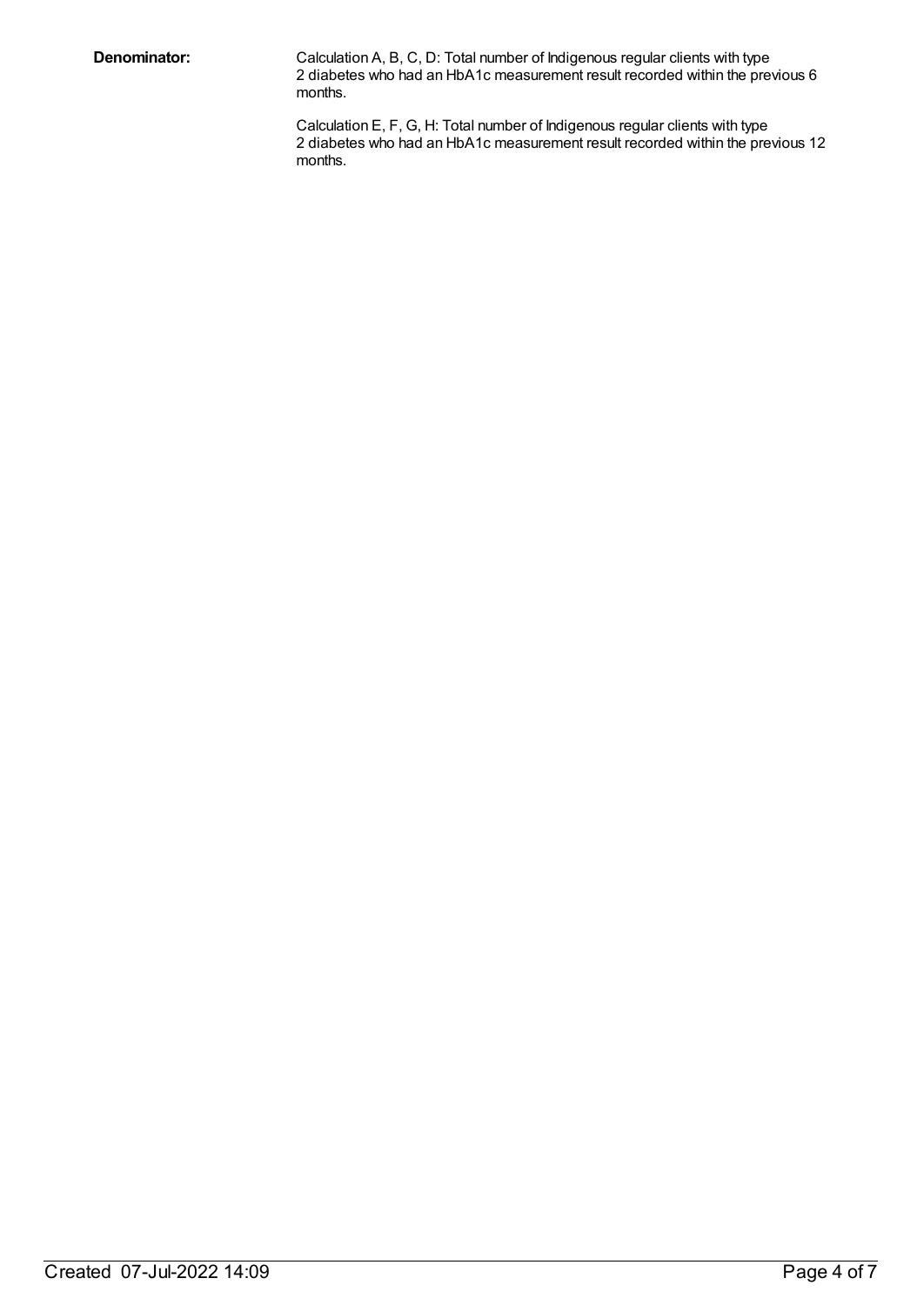# **Denominator data elements:**

# **Data Element / Data Set**

[Person—diabetes](https://meteor.aihw.gov.au/content/270194) mellitus status, code NN

## **Data Source**

[Indigenous-specific](https://meteor.aihw.gov.au/content/737914) primary health care national Key Performance Indicators (nKPI) data collection

#### **NMDS / DSS**

[Indigenous-specific](https://meteor.aihw.gov.au/content/738532) primary health care NBEDS December 2020

#### **Guide for use**

Type 2 diabetes only.

## **Data Element / Data Set**

[Person—glycosylated](https://meteor.aihw.gov.au/content/441495) haemoglobin measurement result recorded indicator, yes/no code N

# **Data Source**

[Indigenous-specific](https://meteor.aihw.gov.au/content/737914) primary health care national Key Performance Indicators (nKPI) data collection

#### **NMDS / DSS**

[Indigenous-specific](https://meteor.aihw.gov.au/content/738532) primary health care NBEDS December 2020

# **Data Element / Data Set**

Person-Indigenous status, code N

#### **Data Source**

[Indigenous-specific](https://meteor.aihw.gov.au/content/737914) primary health care national Key Performance Indicators (nKPI) data collection

#### **NMDS / DSS**

[Indigenous-specific](https://meteor.aihw.gov.au/content/738532) primary health care NBEDS December 2020

#### **Guide for use**

Indigenous only.

## **Data Element / Data Set**

[Person—regular](https://meteor.aihw.gov.au/content/686291) client indicator, yes/no code N

# **Data Source**

[Indigenous-specific](https://meteor.aihw.gov.au/content/737914) primary health care national Key Performance Indicators (nKPI) data collection

#### **NMDS / DSS**

[Indigenous-specific](https://meteor.aihw.gov.au/content/738532) primary health care NBEDS December 2020

#### **Guide for use**

Regular clients only.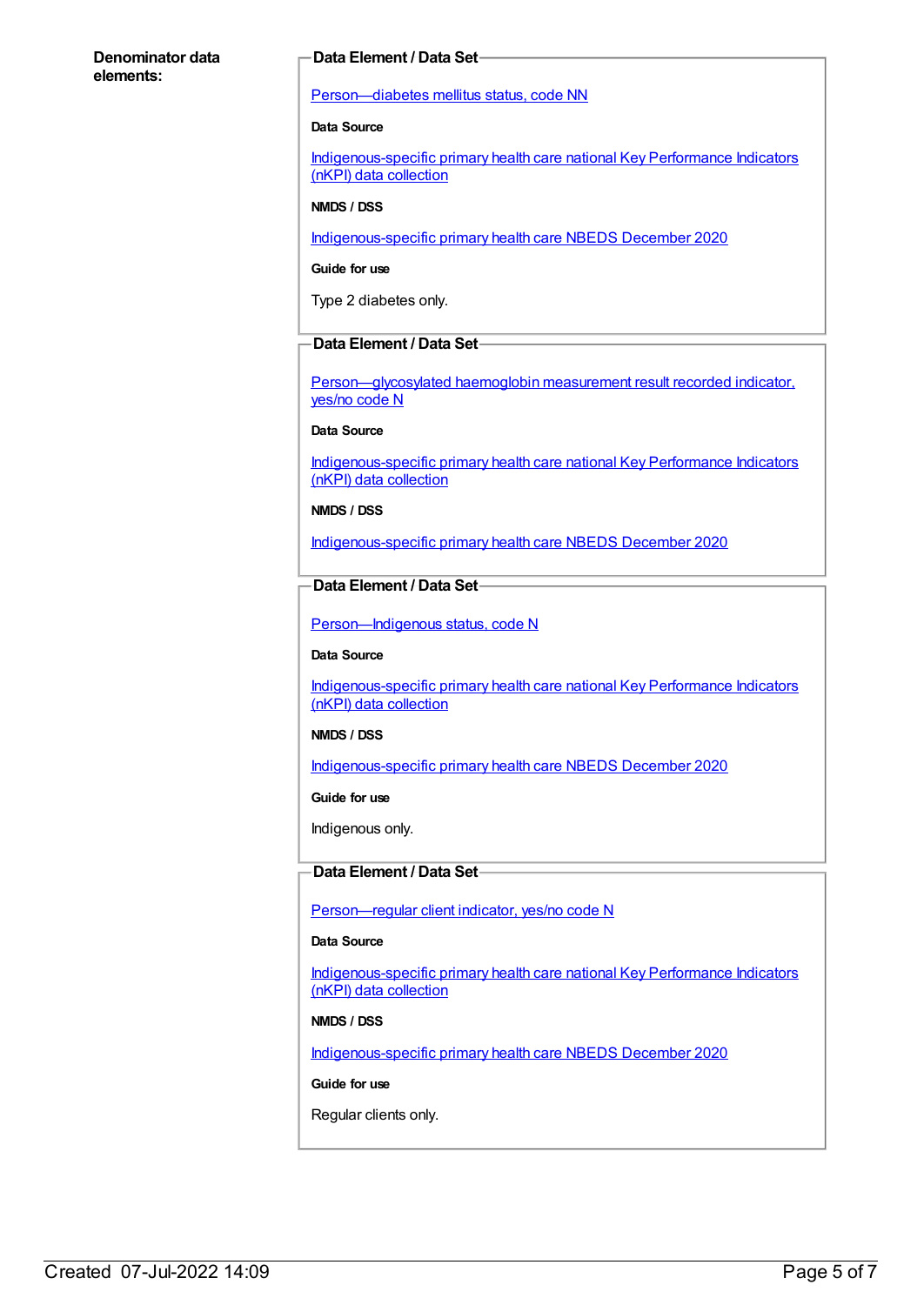| Disaggregation:                         | 1. Sex:                                                                                               |
|-----------------------------------------|-------------------------------------------------------------------------------------------------------|
|                                         | a) Male                                                                                               |
|                                         | b) Female.                                                                                            |
|                                         | 2. Age group:                                                                                         |
|                                         | $a)$ 0-4 years                                                                                        |
|                                         | b) $5-14$ years                                                                                       |
|                                         | c) 15-24 years                                                                                        |
|                                         | d) 25-34 years                                                                                        |
|                                         | e) 35-44 years                                                                                        |
|                                         | f) 45-54 years                                                                                        |
|                                         | g) 55-64 years                                                                                        |
|                                         | h) 65 years and over.                                                                                 |
|                                         |                                                                                                       |
| <b>Disaggregation data</b><br>elements: | Data Element / Data Set-                                                                              |
|                                         | Person-age, total years N[NN]                                                                         |
|                                         | <b>Data Source</b>                                                                                    |
|                                         | Indigenous-specific primary health care national Key Performance Indicators<br>(nKPI) data collection |
|                                         | NMDS / DSS                                                                                            |
|                                         | Indigenous-specific primary health care NBEDS December 2020                                           |
|                                         |                                                                                                       |
|                                         | Data Element / Data Set-                                                                              |
|                                         | Person-sex, code X                                                                                    |
|                                         | <b>Data Source</b>                                                                                    |
|                                         | Indigenous-specific primary health care national Key Performance Indicators<br>(nKPI) data collection |
|                                         | NMDS / DSS                                                                                            |
|                                         | Indigenous-specific primary health care NBEDS December 2020                                           |
|                                         |                                                                                                       |

**Comments:** Census date for reporting is 31 December 2020.

# **Representational attributes**

| <b>Representation class:</b> | Percentage |
|------------------------------|------------|
| Data type:                   | Real       |
| Unit of measure:             | Person     |
| Format:                      | N[NN].N    |
|                              |            |

# **Indicator conceptual framework**

**Framework and dimensions:** [Effective/Appropriate/Efficient](https://meteor.aihw.gov.au/content/410681)

# **Data source attributes**